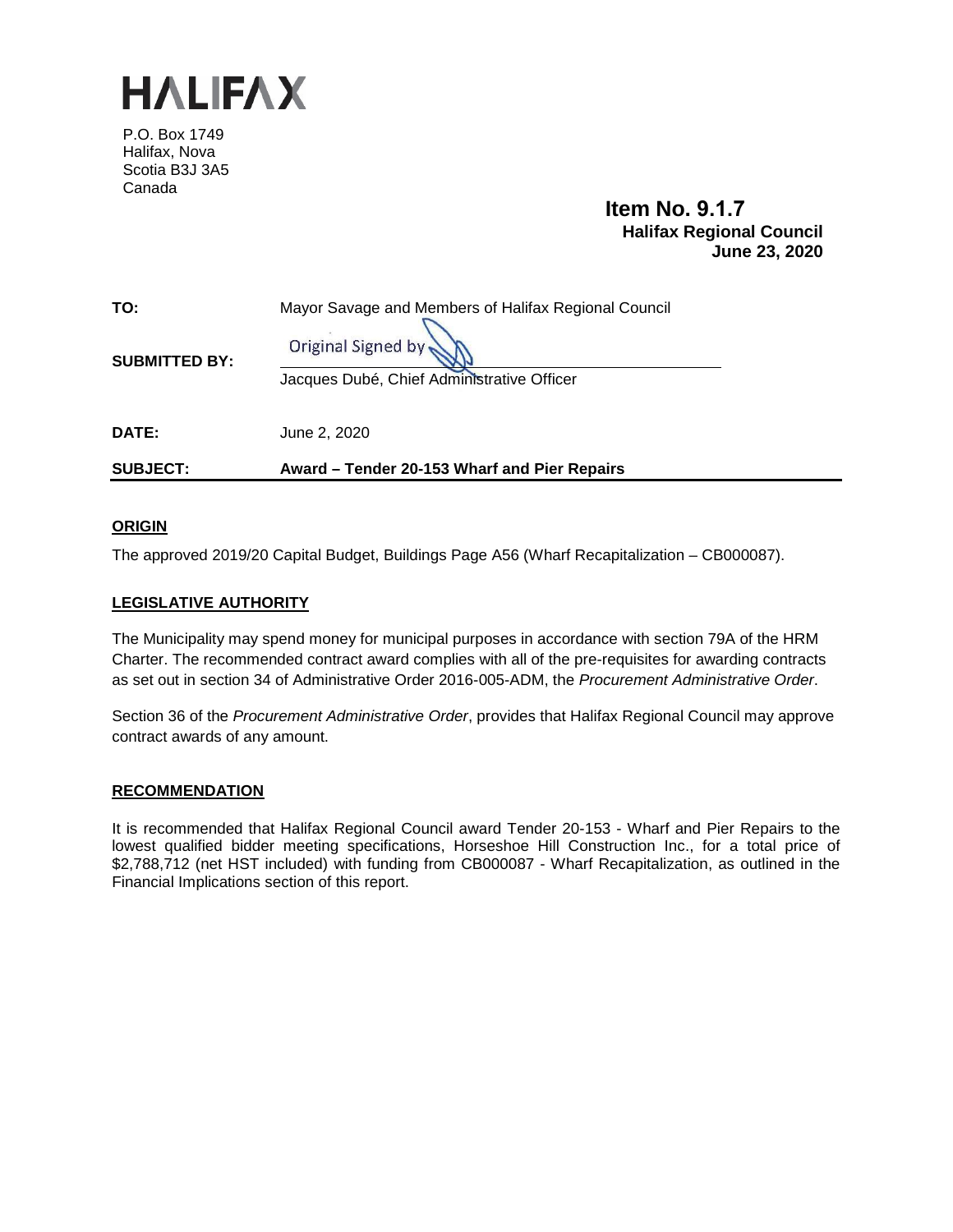## **BACKGROUND**

Halifax Regional Municipality owns various waterfront facilities including docks, piers, and wharves. The general boating public use these assets to dock their boats and enjoy downtown Halifax and Dartmouth. Various events and celebrations are hosted on the downtown waterfront and take place on these structures. These facilities need repairs to maintain the useful life of the asset as well as the safety of users. Additionally, repairs will improve the climate resiliency of the assets to better withstand the expected increase in severe weather events.

HRM waterfront assets are operated by Develop Nova Scotia on behalf of HRM, with HRM responsible for capital works.

The wharves and piers identified for this repair work are located at Alderney Landing in Dartmouth, and Chebucto Landing and Nathan Green Square in Halifax. The adjacent Alderney and Halifax ferry terminal buildings also require structural repairs, which are included in this work. The Woodside Terminal has recently been repaired and does not require maintenance at this time. This tender will hire specialized contractors to complete the repairs both above and below the water surface.

Over the last few years repairs have been carried out in Chebucto Landing, Alderney Wharf, and Nathan Green Square. This work will complete and expand on these previous repairs.

The project team will liaise with the appropriate stakeholders and authorities, including Halifax Transit, HRM Special Events, Develop Nova Scotia, and others. Project details, timelines and project risks will be communicated to minimize disruptions. Work on the ferry terminals may be scheduled at night to avoid disruption of the ferry schedule.

#### **DISCUSSION**

Tender 20-153 was posted to the Province of Nova Scotia's Procurement website on April 7, 2020 and closed May 8, 2020. Qualified bids were received from the following companies:

| <b>Proponent</b>                  | \$ Price (net HST included) |
|-----------------------------------|-----------------------------|
| Horseshoe Hill Construction Inc.* | 4.456.912                   |
| Dexter Construction Ltd.          | 5.997.342                   |
| $\mathbf{A}$                      |                             |

#### **\*Recommended Bidder**

As both tender prices were greater than 15% of the estimated price of \$2.76M, the scope of work was reduced to align with the budget. As outlined in the solicitation if all bids exceed HRM's estimated contract value, HRM may in its discretion negotiate changes in the scope of work with the lowest priced or best value tenderer to achieve an acceptable contract price. HRM's revised price is \$ 2,788,712 (net HST included). The scope of work that was removed is Alderney Wharf, which will be budgeted in a future year.

The scope of work for this tender includes:

- Replacement of existing wood boardwalks Chebucto Landing
- Replacement of wood ladders that extend to the water line Alderney, Chebucto Landing & Nathan Green Square
- Replacement of wood boat fenders Alderney, Chebucto Landing & Nathan Green Square
- Repairs to structural concrete for the Alderney and Halifax ferry terminals
- Repairs to corroded steel and additional protection to existing steel structure under the wharf and piers – Chebucto Landing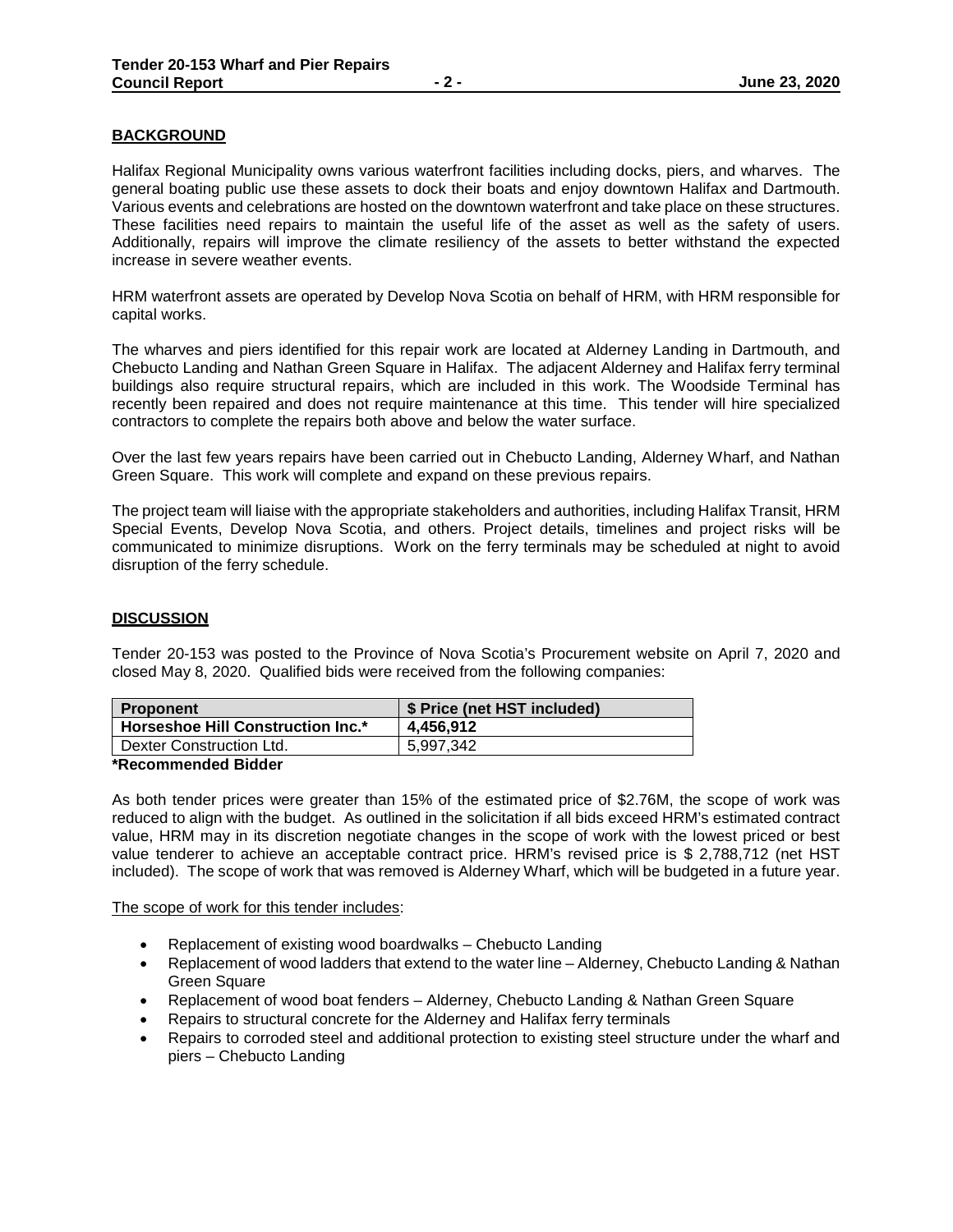**- 3 - June 23, 2020**

Work is planned to commence within one (1) month of this award and be completed within eight (8) months. No closure of the ferry terminals or suspension of ferry services is anticipated. Some sections of the boardwalk and pier will need to be closed periodically to ensure public safety during the project.

## **FINANCIAL IMPLICATIONS**

Based on the quoted price of \$2,788,712 (net HST included) funding is available from CB000087. The budget availability has been confirmed by Finance.

| <b>Budget Summary:</b> | Project No. CB000087 - Wharf Recapitalization |              |
|------------------------|-----------------------------------------------|--------------|
|                        | <b>Cumulative Unspent Budget</b>              | \$ 3.389.794 |
|                        | Less: Tender 20-153                           | \$2.788.712  |
|                        | <b>Balance</b>                                | 601.082      |

The balance of funds will be used for additional repairs to wharves and piers not covered in this tender.

#### **RISK CONSIDERATION**

As many areas of the infrastructure are not accessible for inspections, there is a risk that the scope and costs may be greater than indicated in the tender. Delay of the work may have an impact on events scheduled in the work area. HRM staff will provide regular updates to stakeholders to communicate project timelines and project risks.

## **ENVIRONMENTAL IMPLICATIONS**

No implications identified.

## **ALTERNATIVES**

Council may choose not to approve the recommendation in the report however this is not recommended by staff as repairs are required to maintain the infrastructure for public use.

## **ATTACHMENTS**

None.

| 902.490.4210.       | A copy of this report can be obtained online at halifax.ca or by contacting the Office of the Municipal Clerk at |
|---------------------|------------------------------------------------------------------------------------------------------------------|
| Report Prepared by: | Greg MacKay, Project Manager, Corporate Facility Design & Construction, 902.233.5171                             |
| Report Approved by: | Original Signed<br>John MacPherson, Manager, Corporate Facility Design & Construction, 902.209.0763              |
| Report Approved by: | Original Signed<br>Jerry Blackwood, Director, Corporate & Customer Services, 902.476.0200                        |